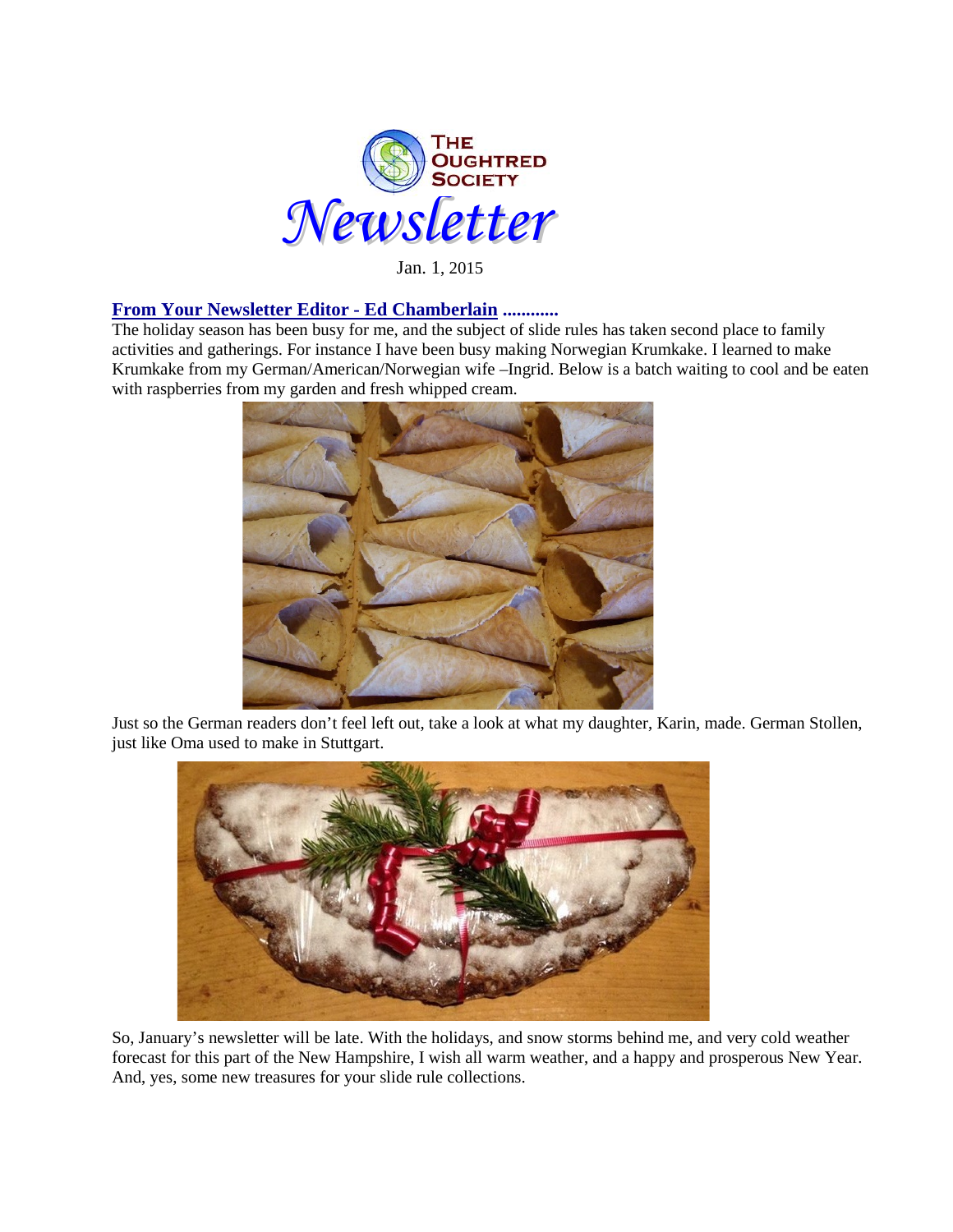### *Reported by Ed Chamberlain*

## **News from the Oughtred Society's President - Bob De Cesaris ............**



The Fourth Quarter meeting of the Board of Directors of the Oughtred Society was held in December with specific focus on IM2015 and on our educational outreach initiatives. We are currently in discussions with several hotels and meeting location sites in the Mountain View, California area. Mountain View is in the heart of the famed Silicon Valley, and is the home to the Computer History Museum and Google. We are currently pulling together the final schedule for the program and activities.

IM2015 has been tentatively scheduled for the last weekend in September, with a guided tour of the Computer History Museum on Sunday as key part of the list of activities. The theme for this year's meeting will be *"From Logarithms to Algorithms: Bridging 400 Years of Scientific and Computing Evolution."* This theme reflects both the recent celebration of the Quadricentenary of Napier's work on logarithms, the importance of Silicon Valley to computing, and the rapid advances in computing technology during our lifetimes.

A final schedule and other details will be included in an upcoming IM2015 announcement. Bob De Cesaris will serve as the Proceedings Chairperson; David Sweetman will do the layout of the Proceedings. We will be publishing a Proceedings hard copy as well as a CD (with the Proceedings and PowerPoint presentations), very similar to what was published at the last international meeting held in the US in 2011.

Several productive conversations have been held with Tom Wyman, Jr., son of our renowned slide rule collector friend, Tom Wyman, who so sadly passed away last year. It appears that many important pieces from Tom's collection will be placed at auction at our IM2015 meeting. Details are currently being worked out. In addition, we are planning on producing a lasting digital photographic record of Tom's collection, especially the pieces about which Tom wrote articles in the JOS, so that both the articles and the photos can be preserved together. Address your questions, comments, and suggestions to Bob De Cesaris at:

#### **<robert.g.de.cesaris@intel.com>**

#### *Reported by Bob De Cesaris*





On March 21 the next meeting of German language slide rule collectors will take place in the Faber-Castell castle in Stein, Germany. This is the place where the first German International Meeting took place in 1997. The meeting in Stein will be the twenty-seventh meeting of German language slide rule collectors; 25 of them took place in Germany, one in Austria, and one in Luxembourg. We are expecting many attendants for this meeting because the Faber-Castell castle is a very attractive place for this event. An invitation for this meeting can be found below: **http://www.rechenschieber.org/RST27.pdf**

*Reported by Peter Holland*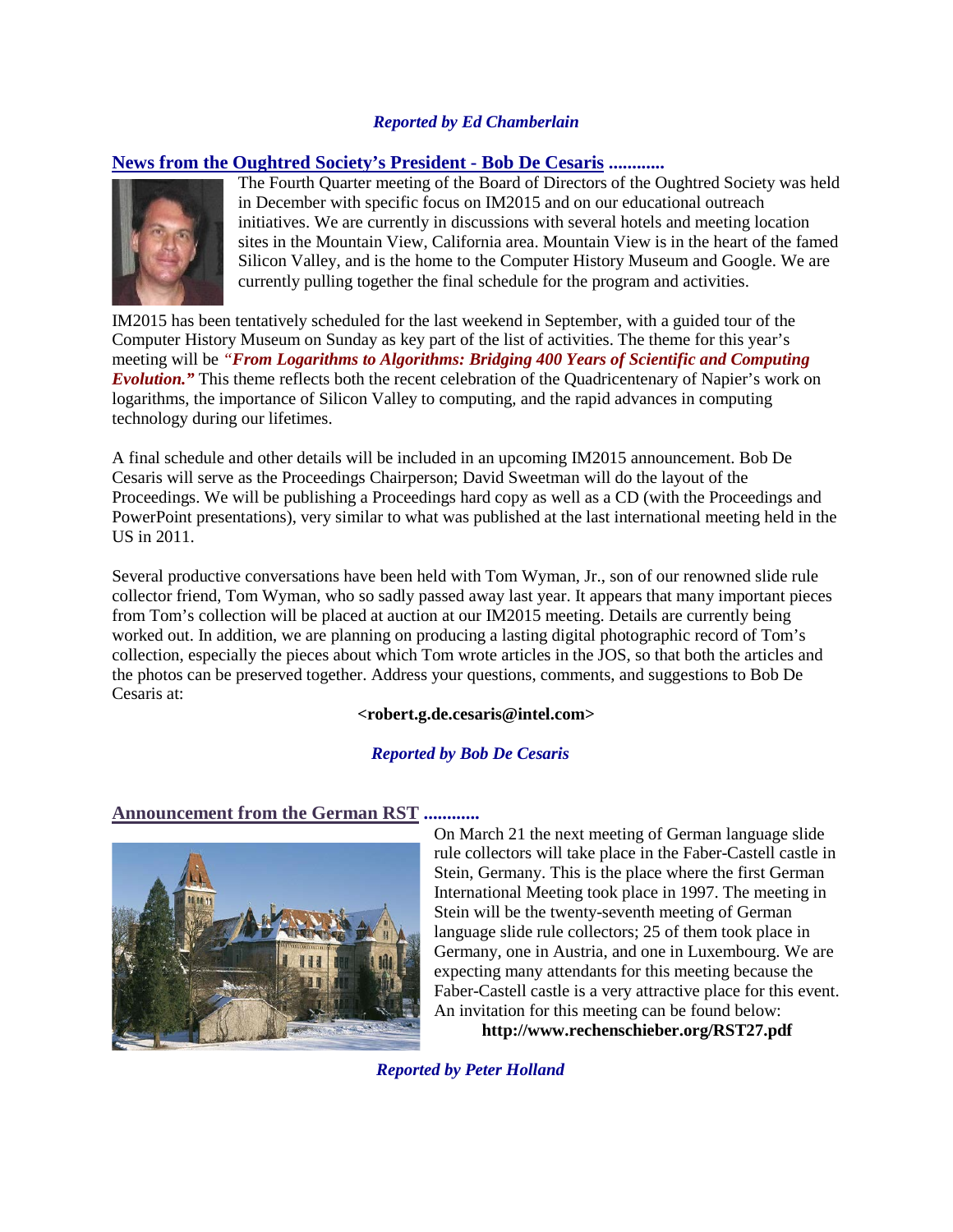# **Featured from the Oughtred Rarities Gallery ............**

I have started this new feature in the OS Newsletter at the suggestion of Nathan Zeldes. Nathan is well known to many of us older members of the Oughtred Society, as he often finds his way from Israel to attend the OS meetings in the US. See Nathan's *"History of Computing"* web site at: **http://www.nzeldes.com/HOC/HOC\_Core.htm**

# **The Paisley Calculator – Model A:**

This slide rule features two continuous *"sliding bands,"* each with matching scales running side-by-side. The scales run from 100 to 1000 and are arranged so the end point 1000 falls exactly on the starting point 100. Thus, one never runs off scale. Yet it has a scale that is 50 cm long in a case that is 24 cm long. This example has a metal case with celluloid windows front and back. Near the beginning, the scale can be read directly to 101 and interpolated to 1001. Near its end, the scale can be read directly to 995 and interpolated to 999. The bands can be advanced independently of each other by means of 2 knurled knobs, one on either side of the case. The scales are viewed through the windows on the front and back. This metal-cased Paisley was copyrighted in 1939 by James R. Paisley of Pittsburgh, PA.



Paisley Calculator was also made in a version with a Bakelite case. An example is in the collection of the National Museum of American History in Washington, DC. A patent was applied for, but there is no record of one being granted.

The metal-cased example shown in the Rarities Gallery (and above) comes from the collection of Dr. Paul J. Tarantolo, Jr. Paul rates the Paisley as a RRR on a rarity scale running from one R to four Rs. A four-R rating is the rarest.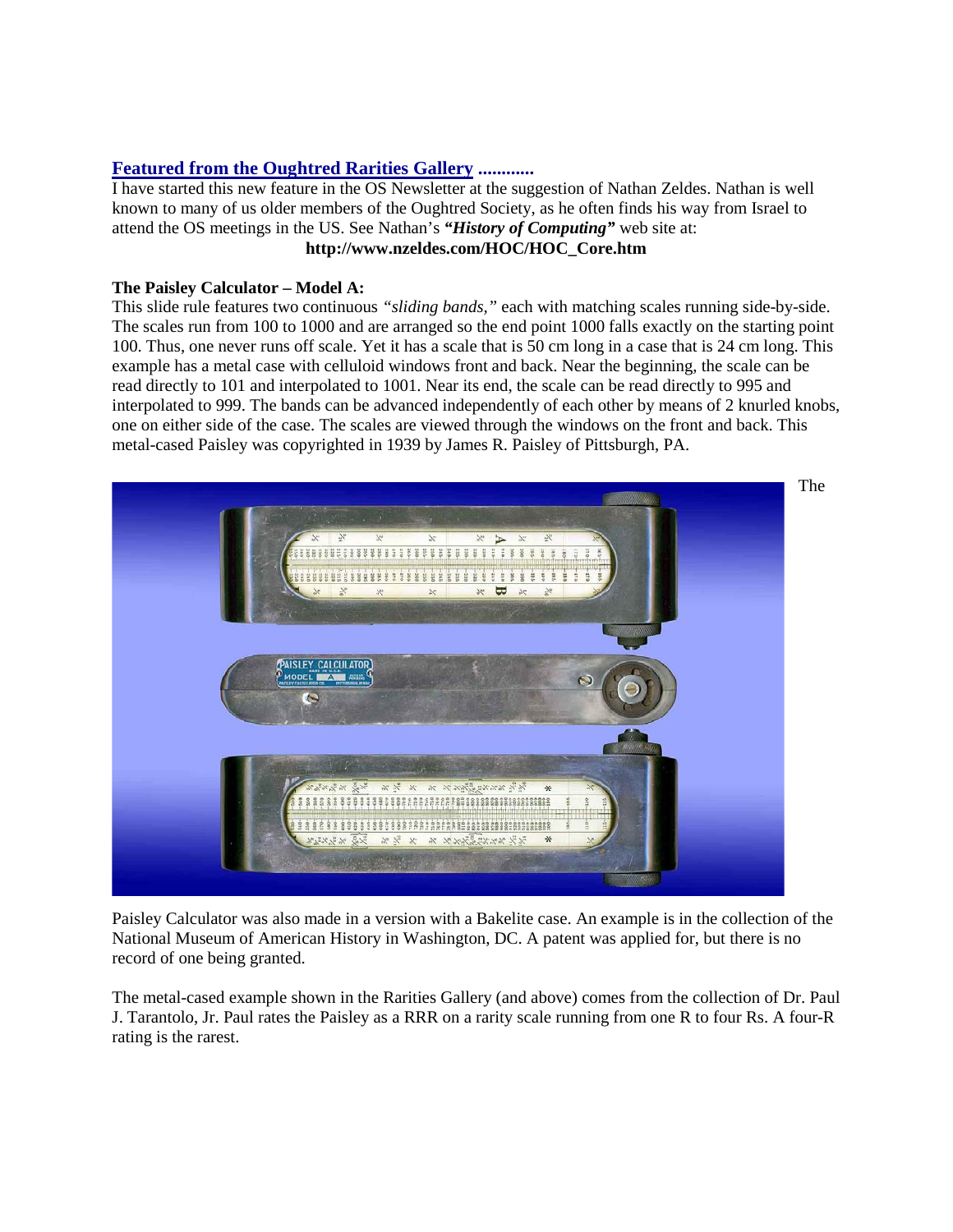It would be interesting to know just how rare the Paisley Calculator is. I have observed 5 Paisleys on eBay in the past 18 years, one selling for \$1,324 in 2002. The most recent example that I have seen on eBay sold for \$256 in competitive biding in 2010.

It would be interesting to know how many Paisley Calculators have made it into personal collections. I encourage all OS members with a Paisley in their collection to let me know by email. For privacy sake, I promise not to reveal any responder's name, if he or she wants to stay anonymous. You can write to me at:

#### **<edwin\_chamberlain@valley.net>**

*Reported by Ed Chamberlain*

# **Notable Slide Rule Sales on eBay in December ............**

## *US Slide Rules (11 slide rules sold for \$100 or more in December for a total of \$4,013)*

Keuffel & Esser Thacher Cylindrical Slide Rule, Model 4013, s/n 5331, ex. cond., but missing all magnifying glass components: \$1,592.00

Keuffel & Esser Thacher Cylindrical Slide Rule Model 4012, s/n 4885, some foxing, wood case has different serial number: \$1,102

K & E 68-1200 LL Duplex Decitrig slide rule, MIB: \$216

Pickett Circular, Model 110ES, long scale spiral slide rule, \$190

Pickett model N600-ES Log Log Speed 6" slide rule: \$178

Pickett Model N4-ES Vector, L Dual-Base slide rule: MIB: \$155

Pickett Model N-525-ES Statistical StatRule: \$138



HENRY W. JEFFERS CALCULATOR, Plainsboro NJ, Agricultural Slide Rule, c1907: \$115

Pickett Model 4M-ES Vectorlog pocket slide rule, with magnifier cursor: \$115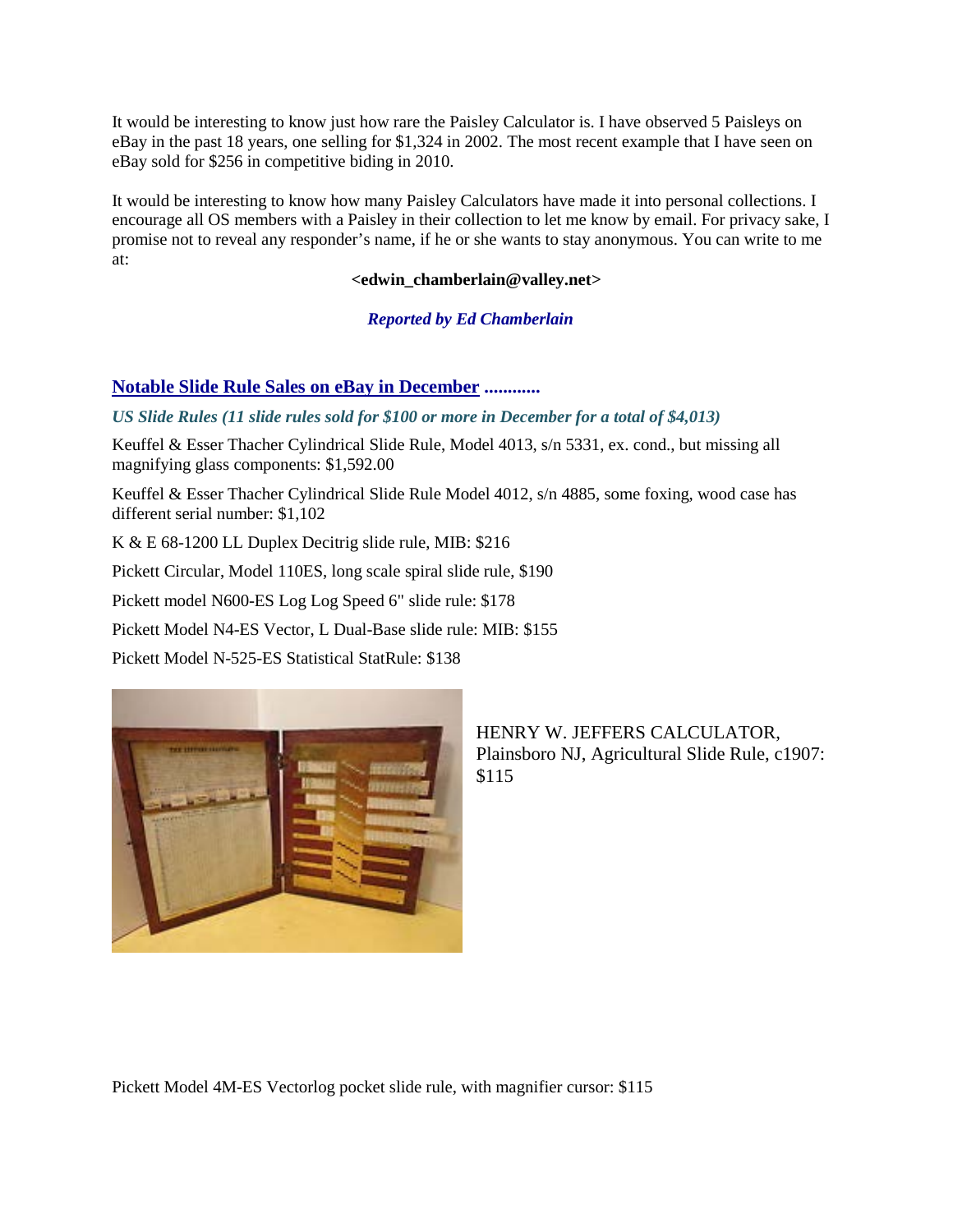K & E Deci-Lon 68-1130 slide rule 1960s with leather case: \$110 Gilson Binary circular slide rule, mint condition: \$102

*European Slide Rules (19 slide rules sold for \$100 or more., for a total of \$4446)*

Faber Castell 2/84N Mathema slide rule, MIB: \$1,749 Faber Castell 2/84 Mathema Hyperbolic slide rule: \$910 Fuller Calculator, Type 1, date 1927, s/n 5755: \$467



ARISTO 0972 HyperLog Slide Rule, MIB: \$356



GEILER - ASTRO German Astronomic Circular Side Rule: \$261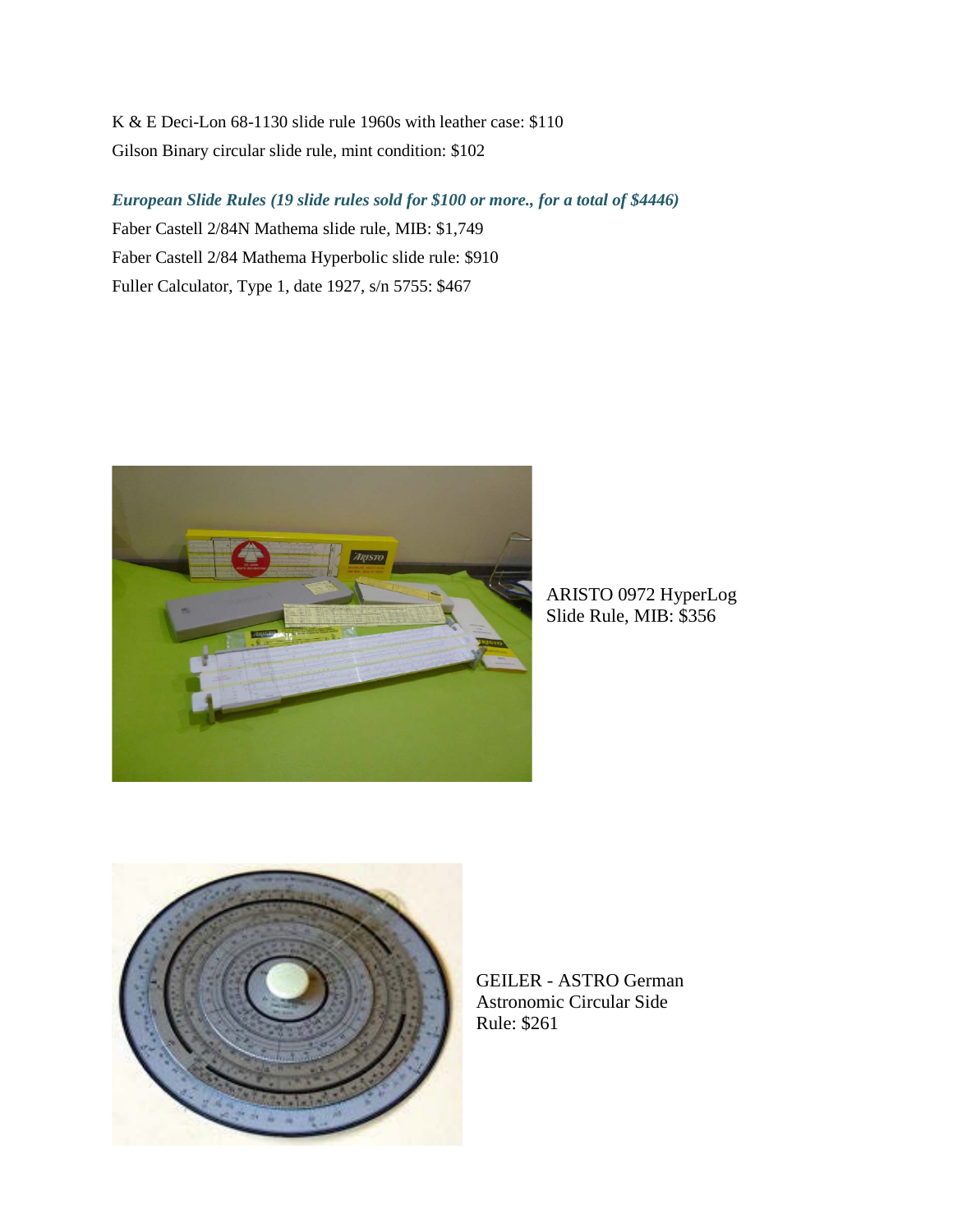Charpentier pocket circular slide rule with notice and patent 188: \$250 Otis King white on black cylindrical slide rule: \$209 Vintage 12" 4 sided British boxwood spirit excise duty slide rule: \$200 Joseph Long 24" double slide, spirit excise duty slide rule: \$174 Fowler "Magnum" circular slide rule: sold for best offer under \$190

 $\frac{1}{2}$ P & REUTHER GMBH  $^{30}_{-50}$  $60 -$ 70 80 90 100

ARISTO 90186 Special Purpose Slide Rule: \$148

Aristo TriLog overhead projection slide rule Model 108E; \$138

Teledyne Post 10" Versalog II, Model 1460 slide rule: NOS: \$132



GRAPHOPLEX ROPLEX Circular Slide Rule: \$130



ARISTO 10174 NUCLEAR Slide Rule: \$128

Aristo 1067U 50-cm Darmstadt; \$120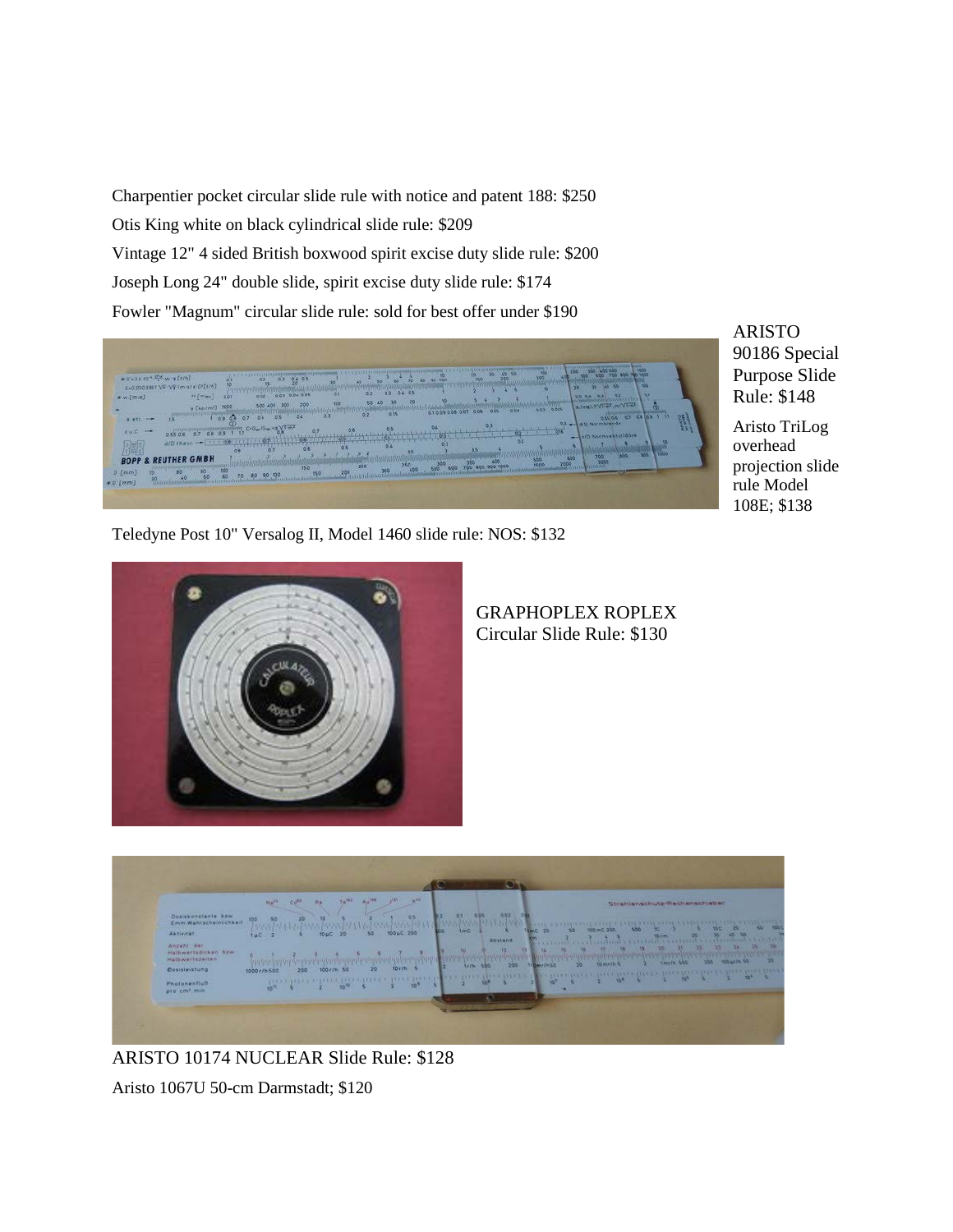Otis King cylindrical slide rule with leather case: \$120 Aristo 1067U, 50-cm (log log duplex) slide rule with case: \$120



FOWLER'S TEXTILE CALCULATOR Type E1 Pocket Watch Slide Rule: c1910: \$114

*Asian Slide Rules (4 slide rules sold for \$100 or more, for a total of \$535)*

Hemmi No. 266 Electronics slide rule, NOS: \$155 Hemmi No. 257 Chemical Engineering slide rule: \$152 Hemmi 5" Slide Rule No.149A: \$115

Hemmi Model 260 slide rule and leather case: \$113

*Reported by Ed Chamberlain*

# **Correction of an Error in December's OS Newsletter ............**

I got two individuals mixed up in the December 2014 OS Newsletter. Somehow my proof reader's correction got past me, and I did not catch it. I think that the omission is the result of the *old timer's* syndrome creeping up on me. That is, too much to do, and not enough time to always do it carefully. The



correction is that eyebrows raised to